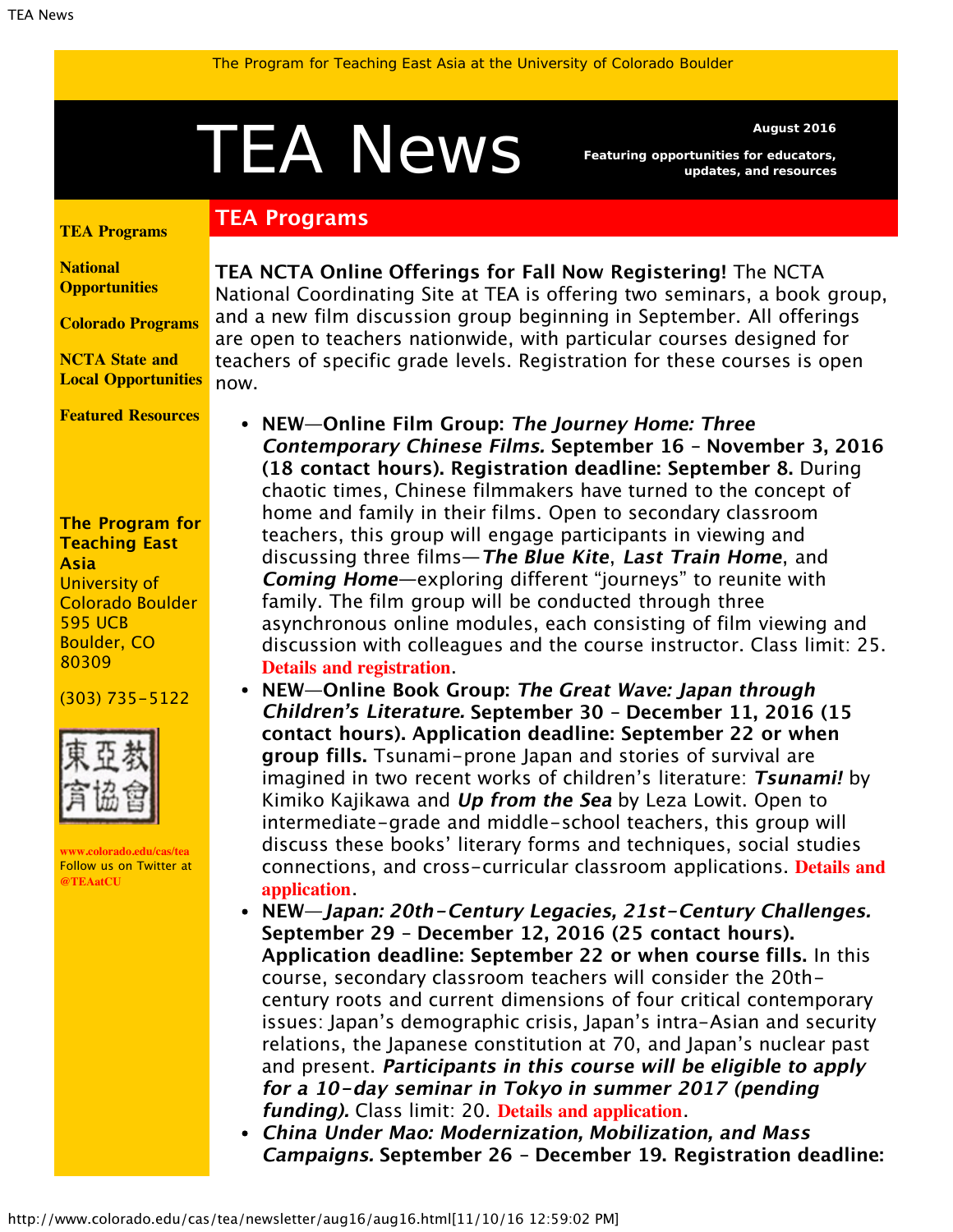**September 22 or when course fills.** Open to secondary classroom teachers nationwide who teach about modern China, this fivemodule online seminar examines the social, cultural, political, and economic changes in China under the leadership of Mao Zedong by looking at two of his most far-reaching and impactful mass campaigns: the Great Leap Forward and the Cultural Revolution. The seminar will provide essential background, contemporary scholarship, and primary sources to better understand and more effectively teach the causes and effects of these campaigns. **[Details](http://www.colorado.edu/cas/tea/ncta/downloads/ChinaUnderMaoFlyer.pdf) [and registration](http://www.colorado.edu/cas/tea/ncta/downloads/ChinaUnderMaoFlyer.pdf)**.

## **National Opportunities**

**Understanding Sacrifice: World War II in the Pacific. Fall 2016 – Spring 2018. Application deadline: September 2.** This program for middle and high school teachers will include a November weekend workshop in Washington, DC; monthly online activities; and a Pacific field study in July 2017. The program will allow teachers to study the experiences of members of the American military in the Pacific Theater, work with experts and peers, and develop lesson plans. The program is conducted by National History Day and several partner organizations. For more information, visit the NHD **[website](http://nhd.org/classroom-connection/american-battle-monuments-commission/)**.

**Voices of East Asia: Japan. Wednesday, September 14 – Tuesday, November 1.** The second in a three-part series on "Essential Readings from Antiquity to the Present," this book groups sponsored by Asia for Educators at Columbia University will lead teachers in reading and discussing canonical works of Japanese literature suitable to share with students. The book group will be conducted via asynchronous online discussion and provide 14 hours of professional development. Register **[here](http://asiaforeducators.org/login/index.php)**.

**Webinar: Touching Home in China. Thursday, November 10, 7-8 pm EDT.** Two girls abandoned as newborns in China and adopted by American parents return to their village of origin, where girls who grew up there teach them about life as a rural Chinese daughter. Journalist Melissa Ludtke will present this Five Colleges Center for East Asian Studies webinar, which is appropriate for K-12 educators and postsecondary instructors and students. Register **[here](https://attendee.gotowebinar.com/register/2599090833483500546?utm_source=August+15%2C+2016&utm_campaign=FCCEAS+e-bulletin&utm_medium=email)**.

#### **Previously Announced National Opportunities**

**Japanese Teaching Material Purchase Grant. Application deadline: Thursday, September 15.** Educational institutions that wish to purchase teaching materials for their Japanese language courses may receive \$1,000 from the Japanese Foundation of Los Angeles. More information **[here](http://www.jflalc.org/grants-jle-materials.html)**.

## <span id="page-1-0"></span>**Colorado Programs**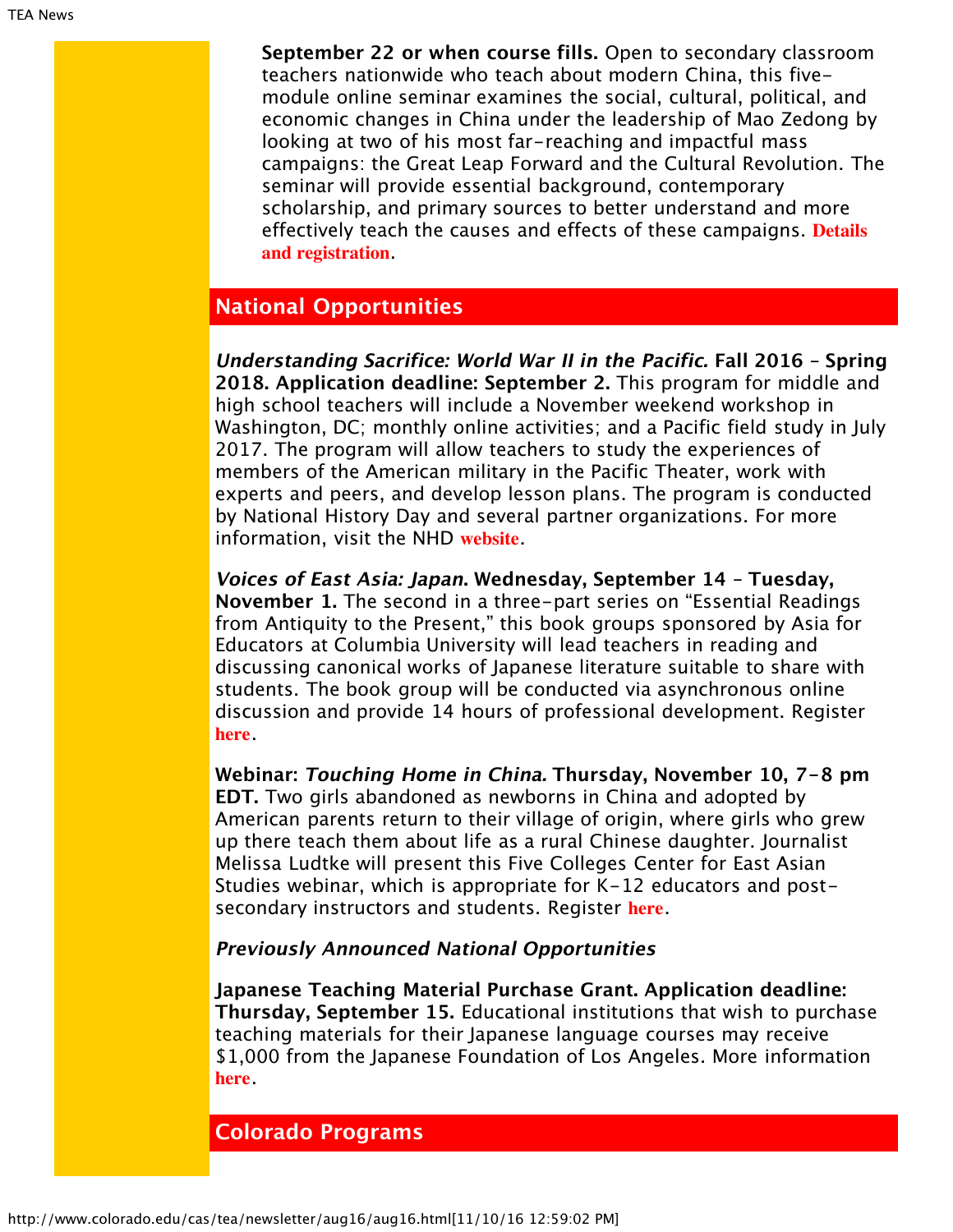**Medicine as Art/Art as Medicine: An Exploration of Healing with Asian Art and Medicine. Saturday, October 1, 10 am – 4 pm.** This program at the Denver Art Museum (100 W. 14th Avenue Parkway, Denver) will feature presentations by Chinese medicine practitioners/artists and a tour of the Asian Art collections at the museum. Information about full- and half-day sessions is available **[here](http://denverartmuseum.org/calendar/exploration-of-healing-asian-art-and-medicine)**.

**Film Screening and Discussion: Forgetting Vietnam. Friday, October 10, 7 pm.** Filmmaker Trinh Minh-ha will attend this screening of her film, which uses footage from 1995 and 2012 to explore the dialogue between land and water and how memories of the past inform the present. The film will be shown at Muenzinger Auditorium on the CU Boulder campus. More information about this free event is available on the Center for Asian Studies **[website](http://www.colorado.edu/cas/filmmaker-trinh-minh-ha-screening-forgetting-vietnam-20161014)**.

## <span id="page-2-0"></span>**NCTA State and Local Opportunities**

**NCTA Kansas City Blended Seminar: Samurai in Motion. October 1 – November 19.** This seminar will begin with face-to-face instruction on Saturday, October 1, at the Greater Kansas City Japan Festival. Subsequent sessions will be conducted online, for a total of 15 hours. The course will offer an interdisicplinary examination of the history, philosophy, and traditions of the samurai. To register, contact Nancy Hope at **[nfhope@ku.edu](mailto:nfhope@ku.edu)**.

**NCTA Oklahoma Seminar: China: Relying on the Past to Move Forward. October 2 – November 19.** This six-week (24-hour) seminar, to be held on the University of Oklahoma-Tulsa campus, will feature experts in the fields of language, culture, history, art, and information, as well as discussion of integrating Chinese culture in the classroom. More information will be available soon **[here](http://eai.ou.edu/)**.

**NCTA Vermont and New Hampshire Seminar. November 5 – December 3.** This face-to-face seminar will be held in White River Junction, Vermont, on four Saturdays. More information will be available soon on the Five College Center for East Asian Studies **[website](http://www.fivecolleges.edu/fcceas/ncta/vermont)**.

## <span id="page-2-1"></span>**Featured Resources**

**Four New NCTA Class Apps Available!** As part of its annual programming for NCTA, TEA has added four new Class Apps to the available NCTA resources for teachers. These short (20- to 30-minute) video presentations are designed to provide teachers with brief overviews of high-interest classroom topics. Videos may also be appropriate for classroom use. Check out all the Class Apps at the **[NCTA website](http://nctasia.org/resources/class-apps/)**. New Class Apps added this month are:

**Japan-Korea: Histories That Bind.** Alexis Dudden, University of **Connecticut**